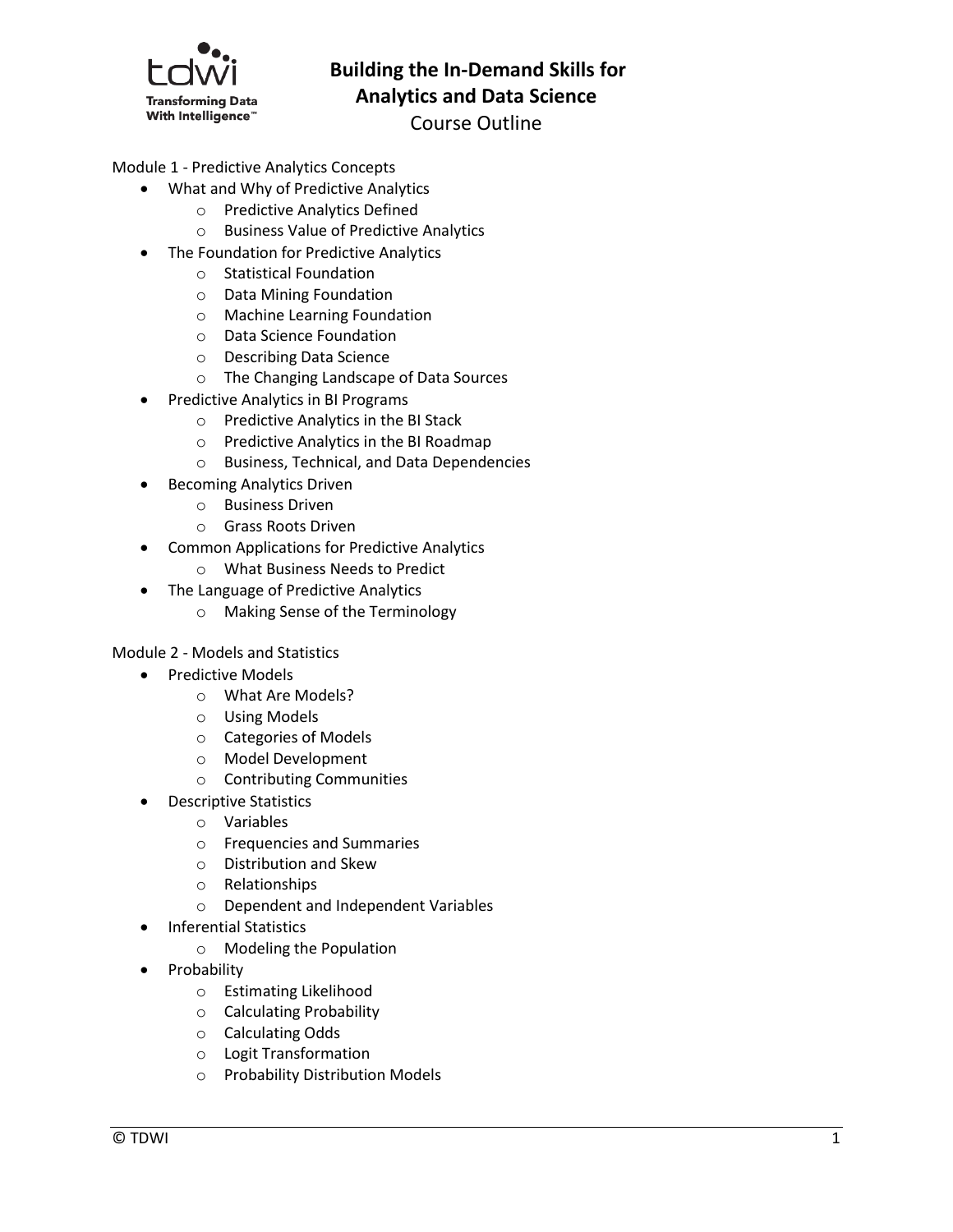## o Probability Distribution Examples

Module 3 - Regression Model Examples

- Regression Models
	- o Overview
- Linear Regression Models
	- o Overview
	- o Example Business Case
	- o Example Model
- Logistic Regression Models
	- o Overview
	- o Example Business Case
	- o Steps for Creating the Model
	- o Example Model
	- o Predictors and Classifiers
	- o Classifier Example

Module 4 - Building Predictive Models

- Model Building Processes
	- o Data Mining Projects
	- o CRISP-DM
	- o SEMMA
	- o CRISP-DM and SEMMA Compared
- **•** Implementation and Operations Teams
	- o A Team Effort
	- o Roles and Responsibilities
- Predictive Techniques
	- o Probability Values
	- o Classification and Clustering
	- o Segmentation
	- o Association
	- o Sequencing
	- o Forecasting
- Technology
	- o Features and Functions Overview
	- o The Tools Landscape
- Model Building Algorithms
	- o What and Why
	- o Some Examples

Module 5 - Implementing Predictive Capabilities

- Introductory Concepts
	- o Distribution View
	- o Model Types View
	- o Process View
	- o Process Overview
- **•** Business Understanding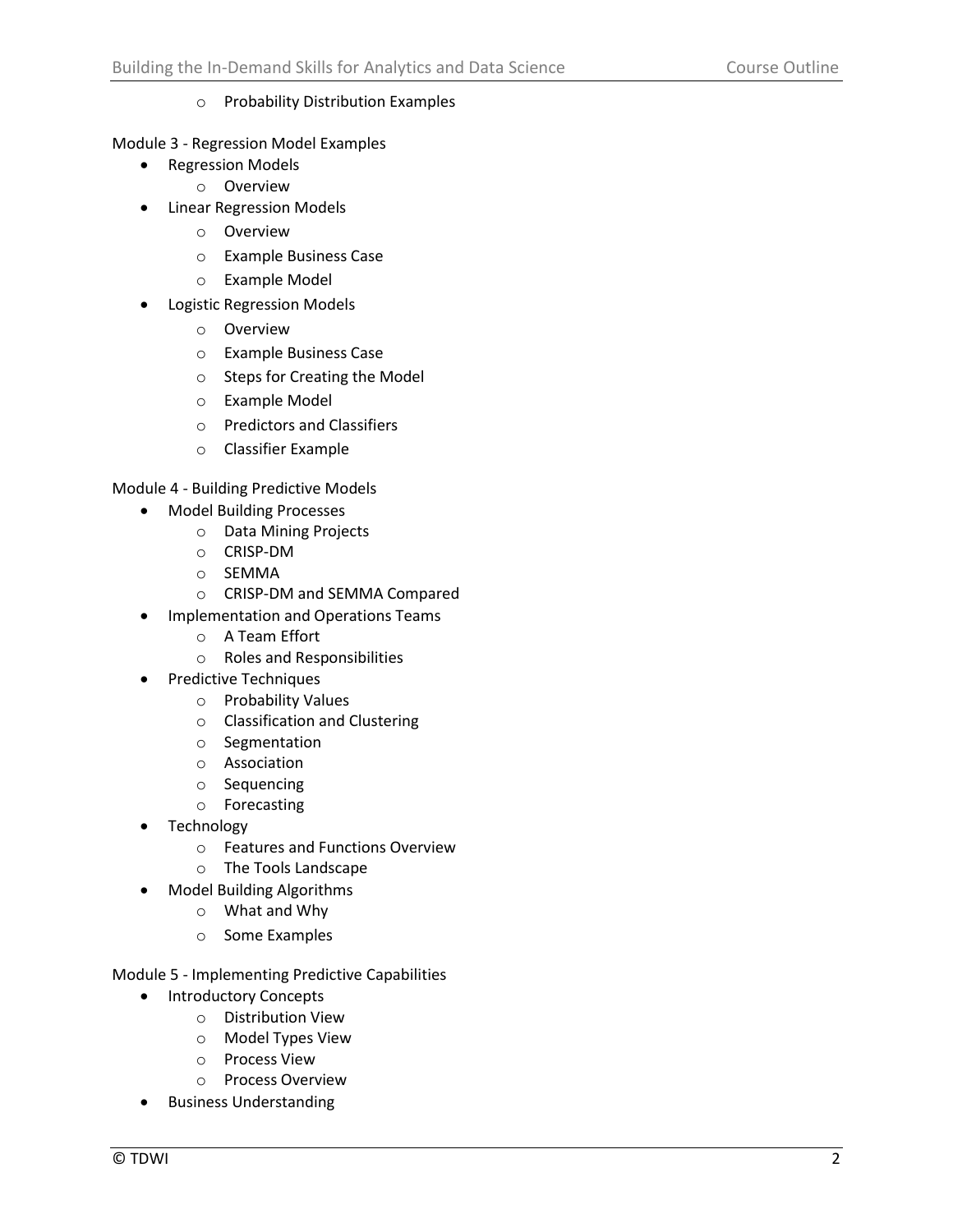- o Activities and Deliverables
- o Pragmatics
- Data Understanding
	- o Activities and Deliverables
	- o Pragmatics
- Data Preparation
	- o Activities and Deliverables
	- o Pragmatics
- Modeling
	- o Activities and Deliverables
	- o Pragmatics
- Evaluation
	- o Activities and Deliverables
	- o Pragmatics
- Deployment
	- o Activities and Deliverables
	- o Pragmatics

Module 6 - Human Factors in Predictive Analytics

- **•** Analytics Culture
	- o Executive Buy-In
	- o Strategic Positioning
	- o Enterprise Range and Reach
	- o Decision Processes
	- People and Predictive Analytics
		- o The Team
		- o The Range of People
		- o The Range of Knowledge
		- o Readiness
		- o Trust and Motivation
		- o Expectations and Intent
		- o Getting from Analytics to Impact
- Ethics and Predictive Analytics
	- o Why Ethics Matters
	- o Data and Ethics

Module 7 - Getting Started with Predictive Analytics

- Predictive Analytics Readiness
	- o Readiness Checklist
	- o Executive Commitment
	- o Organizational Buy-In
	- o Data Assets
	- o Human Assets
	- o Technology Assets
- Predictive Analytics Roadmap
	- o A Plan to Evolve
	- o An Evolving Plan

**Day 2**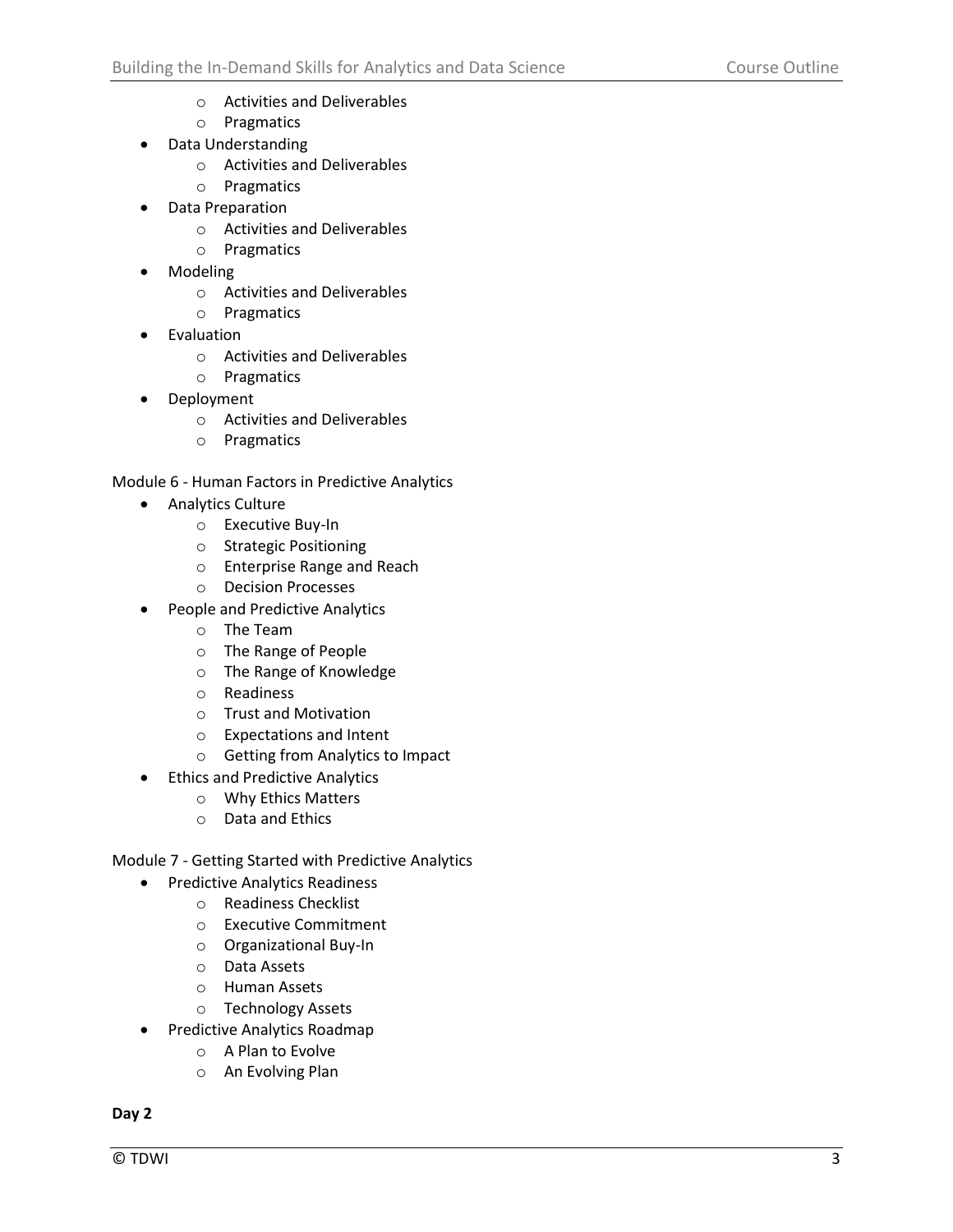## **Advanced Analytics: Leveraging Data Science and Machine Learning Techniques to Gain Data Insights** Offered by Deanne Larson through TDWI Onsite Education

Module 1 – What is Analytics?

- What is Analytics and Data Science?
- **•** Statistics in Analytics
- Machine Learning
- **•** Supervised and Unsupervised Learning

Module 2 – The Analytics Process

- Analytics Framework
- Analytics Approaches
- Analytics Techniques
- Analytics Algorithms
- Analytics Process
- CRISP-DM

Module 3 – Exploratory Data Analysis

- Exploratory Data Analysis (EDA)
- Sampling
- Data Profiling
- Descriptive Statistics
- Data Relationships
- Outliers and Anomalies
- Important Variables
- Output and Interpretation
- Feature Selection Methods

Module 4 – Models and Algorithms

- The Anatomy of a Model
- Classification
	- o Decision Trees
	- o Nearest Neighbor
	- o Probability Bayes Classification
	- o Neutral Networks
	- o Support Vector Machine
- Prediction
	- o Regression
	- o Classifiers as Regression
- **•** Ensemble Methods
- Clustering
- **•** Association
- **•** Anomaly Detection
- Application of Analytics Models

Module 5 – Model Validation Techniques

• The Validation Process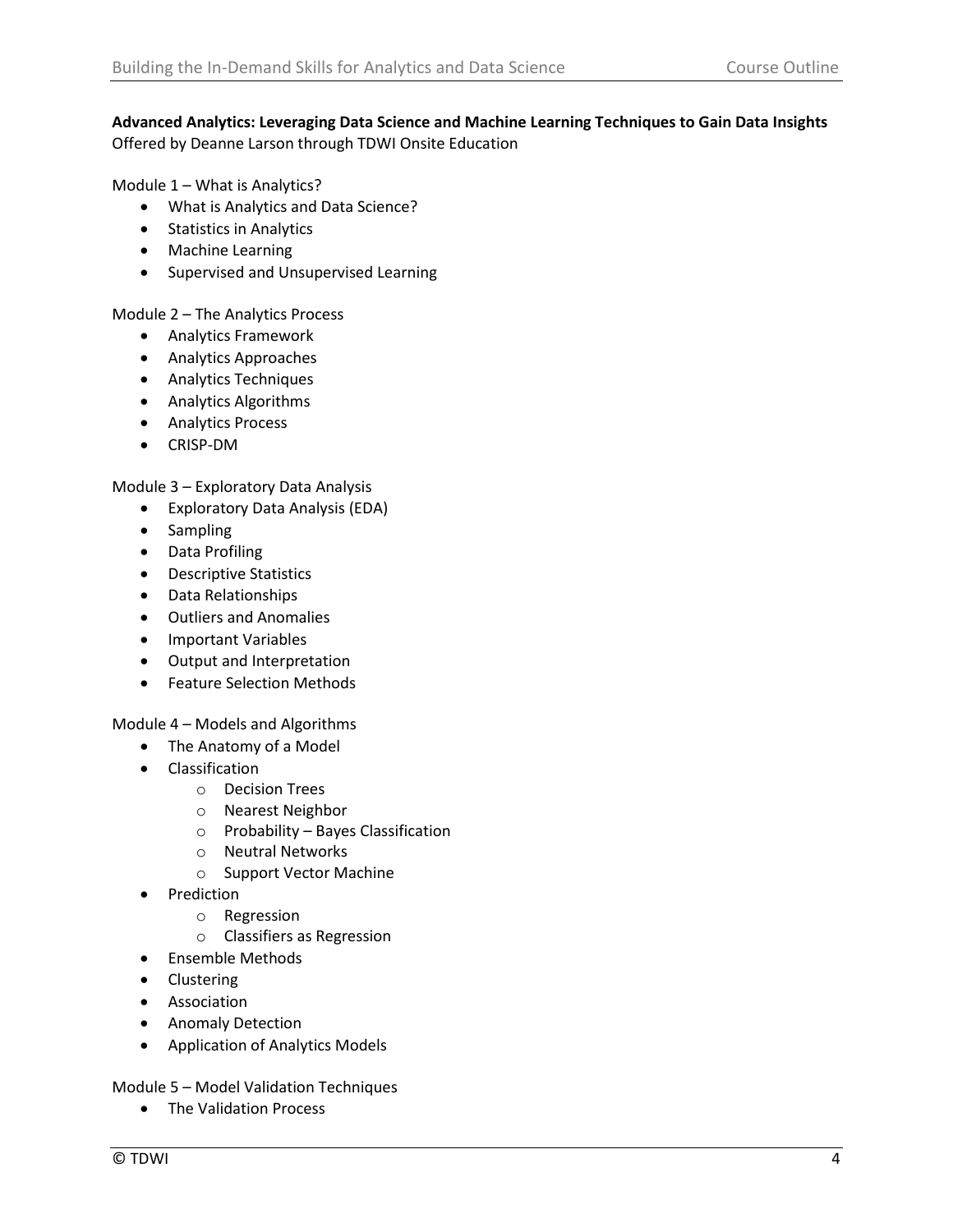- Fitting a Model
- Bias/Variance Tradeoff
- Validation Techniques
	- o Confidence and Prediction Intervals
	- o Statistical Significance
	- o Classification Accuracy
	- o Prediction Error Methods
	- o Hold-out
	- o Cross Validation

Module 6 – Summary

• Key Summary Points

## **Day 3**

## **Hands-on Data Mining With R**

Offered by Deanne Larson through TDWI Onsite Education

*Attendees should have some coding experience, basic statistics, and will need to bring a laptop computer with RStudio installed prior to the session. In advance of the class attendees will receive detailed instructions for download and installation of RStudio.*

Module 1 – Introduction to RStudio

- What is R?
- What is RStudio?
- Why use RStudio?
- Navigating RStudio
- What are packages?
- How to install packages
- Hands-on Exercises

Module 2 - R Basics

- R Math
- Data Types
- Working with Data
- Loading Data
- Writing Data
- Data Structures
- Hands-on Exercises

Module 3 – Introduction to Data Science in R

- Overview of Data Mining and Data Science
- Exploratory Data Analysis
- Base Graphics in R
- Linear Regression
- Logistic Regression
- **•** Hands-on Exercises